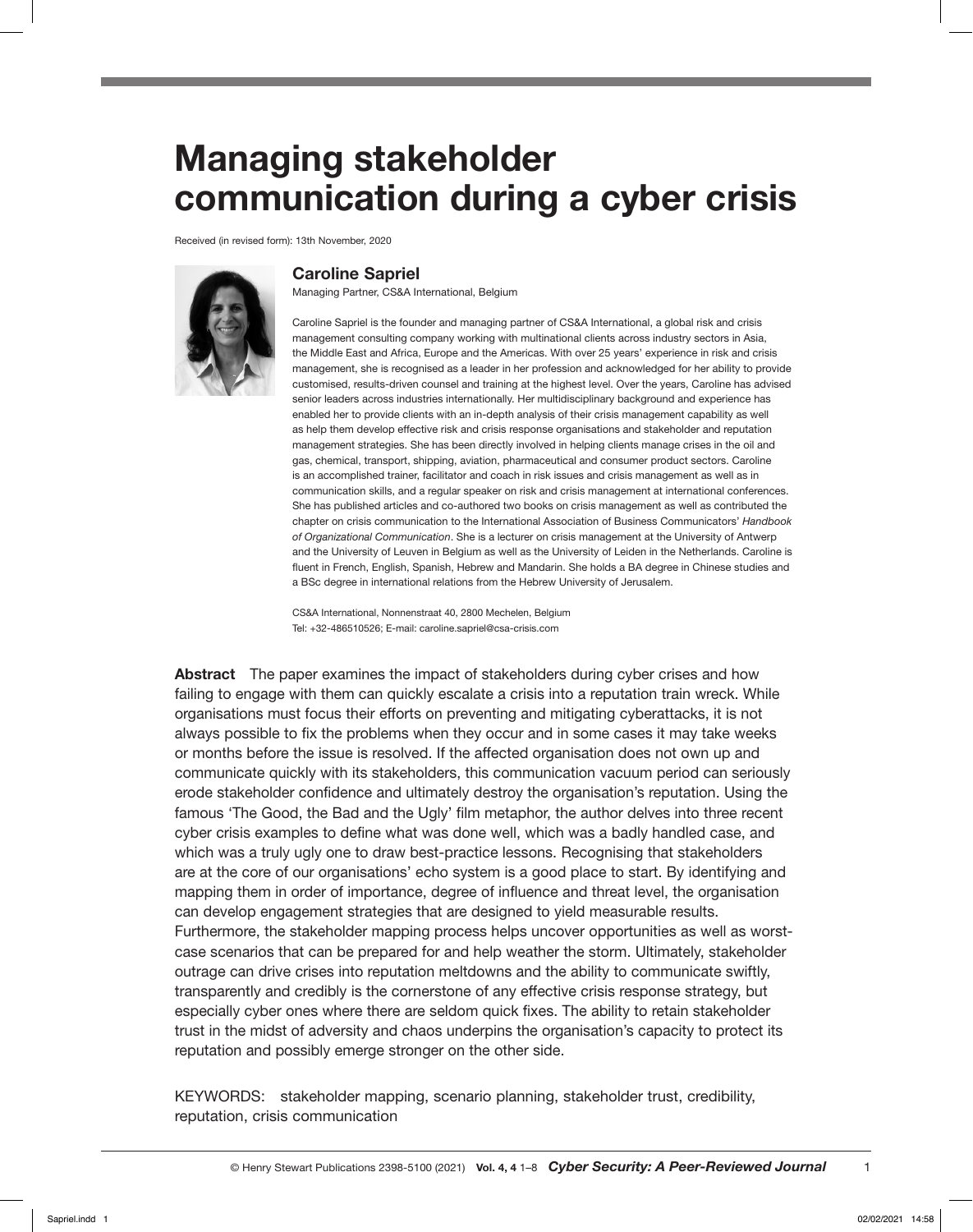#### *Sapriel*

## INTRODUCTION

Everyone agrees: cyber breaches are inevitable and are increasing in scope and complexity.

Much has been written about cybercrime, its origin, motives, players, methods, victims, detection and prevention capability and of course its cost, whether human, operational, financial or reputational, among others.

The 2017 NotPetya cyber strike is a notable case in point. According to the *New York Times*:

'In just 24 hours, NotPetya wiped clean 10 percent of all computers in Ukraine, paralyzing networks at bank, gas stations, hospitals, airports, power companies and nearly every government agency, and shutting down the radiation monitors at the old Chernobyl nuclear power plant. The attack made its way to the software maker's global clients, eventually entangling Mondelez and Merck, as well as the Danish shipping conglomerate Maersk and FedEx's European subsidiary. It hit even Russia's state-owned oil giant, Rosneft.'1

Cyber criminals almost always seem to be ahead of the curve while law enforcement, regulators, institutions and businesses try to play catch-up. Investigating can take time:

'The BakerHostetler "2019 Data Security Incident Response Report" found it took 28 days on average to complete a forensics investigation, meaning answers may not be available to stakeholders for more than a month.'2

## QUICK OWNERSHIP AND COMMUNICATION ARE CRITICAL

Therefore, quickly communicating about the incident is almost as important as managing the incident itself. As we have already witnessed in numerous cases, the impact of a cyberattack can be devastating

— to the very ability of the organisation involved to continue to operate and to the affected stakeholders, such as employees and customers, etc. Potentially the greatest longterm impact is the loss of trust. The ability to retain stakeholder trust is the differentiating factor between a crisis and a reputation train wreck.

The mid-July 2020 massive Twitter hack exposing numerous high-profile accounts is a more recent example of the impact of such attacks and the criticality of protecting stakeholder trust to safeguard reputation.

'The Twitter accounts of major companies and individuals were compromised on Wednesday in one of the most widespread and confounding breaches the platform has ever seen, all in service of promoting a bitcoin scam that earned its creators nearly \$120,000.'3

Twitter communicated quickly — 'We are aware of a security incident impacting accounts on Twitter. We are investigating and taking steps to fix it. We will update everyone shortly' — and continued to post regular updates as the investigating team was hard at work, with CEO Jack Dorsey personally tweeting:

'Tough day for us at Twitter. We all feel terrible this happened. We're diagnosing and will share everything we can when we have a more complete understanding of exactly what happened. Love to our teammates working hard to make this right.'

Product chief Kayvon Beykpour releasing a public statement on his personal account:

'Our investigation into the security incident is still ongoing but we'll be posting updates from @TwitterSupport with more detail soon. In the meantime I just wanted to say that I'm really sorry for the disruption and frustration this incident has caused our customers.'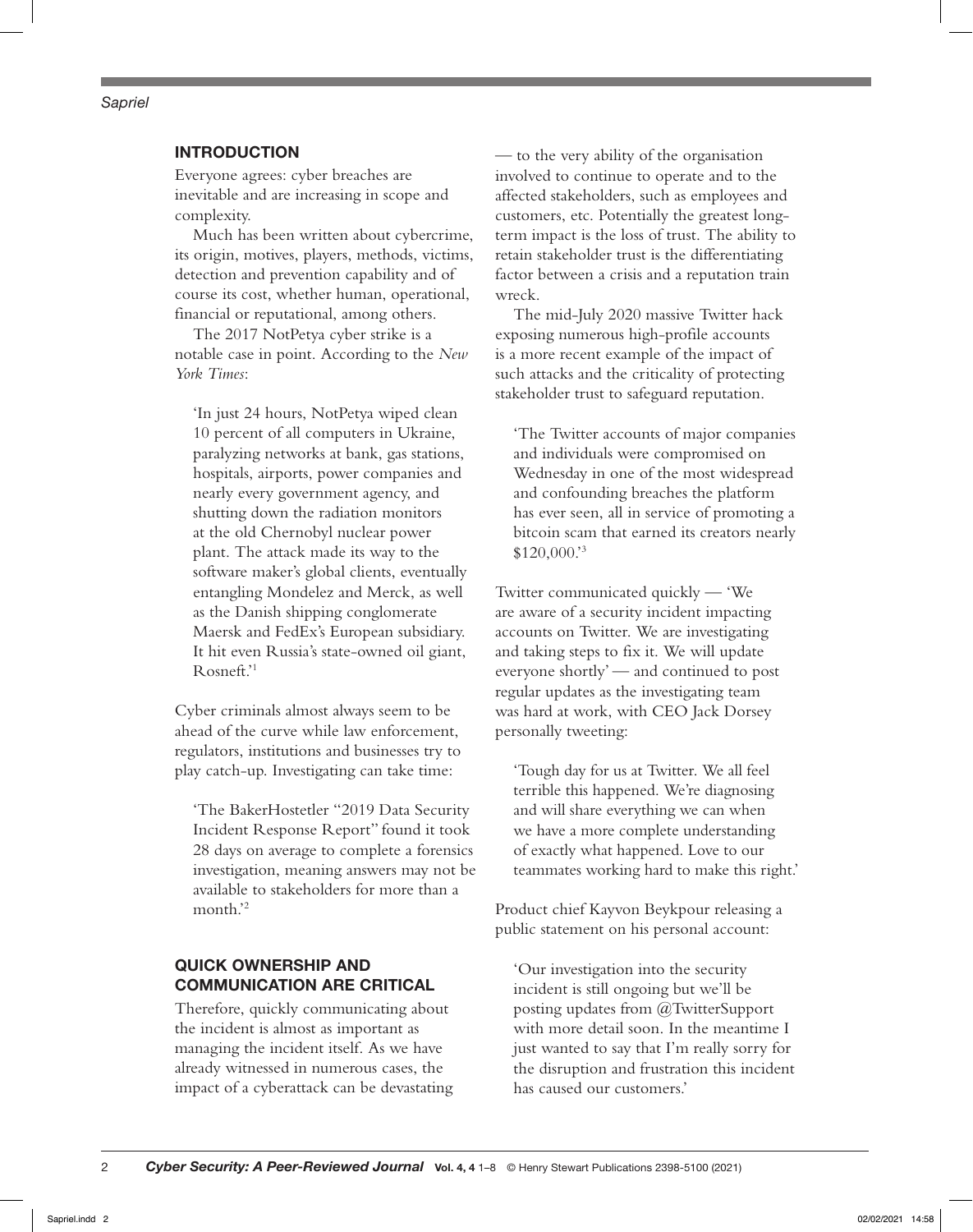It is too early to assess whether this crisis will have lasting reputational impact on Twitter.

The verdict is out there. While some lawmakers pressed the platform for more transparency, by all accounts Twitter was out there quickly and regularly with information updates following one of crisis management's key tenets.4 Yet this is not always the case and it is worth examining the power of stakeholders in making or breaking a crisis.

## THE POTENTIAL FOR STAKEHOLDER OUTRAGE IN RESPONSE TO ANY INCIDENT MUST BE RECOGNISED

Globalisation and the increasing interdependence of our societal systems are generating multiple levels of stakeholders that are a challenge to engage with in normal times, but that become a nightmare to manage in a crisis. Besides employees, regulators, politicians, victims, customers and shareholders, organisations now also have to reckon with other stakeholder groups that become involved through social media networks. The multitude and diversity of these intertwined stakeholder groups are compounding the intensity of crises. Overall, we are witnessing more stakeholder outrage at corporate and institutional misbehaviour.

Statistics from the Institute of Crisis Management's 2019 annual report show that 73 per cent of business crises worldwide are non-event-related, or smouldering, crises.5 Often the problem or issue exists long before it goes public, yet little is done to address and resolve it — or worse, it is covered up before it escalates. A single trigger — a rumour, a leak, or a stakeholder action — can catapult an organisation into crisis in a very short time, with devastating effects.

In the BCI Horizon Scan 2018 Report, Howard Kerr**,** BSI Chief Executive, writes:

'The business world has changed significantly since the report launched, yet there is remarkable consistency to the top business threats. Whilst the pace

of technology development moves at lightning speed, the role it plays in society and how it supports business simply becomes more fundamental. So, it's no surprise cyber-attacks, data breaches and unplanned IT outages remain the top threats – if these threats are exposed, the impact can be significant to operations and ultimately reputations.'

As a top threat, a cyberattack is difficult to detect and prevent, with cyber criminals ever so creative and resourceful in their drive to cause maximum disruption. Author of *Future Crimes*, Marc Goodman writes:

'Just one compromised e-mail account on Facebook, Google, or Apple can give hackers access to years of your e-mail messages, calendar appointments, instant messages, photographs, phone calls, purchase histories on Amazon, bank and brokerage accounts, and documents in Dropbox or on Google Drive.'

Goodman adds:

'According to a Verizon study, once hackers set their sights on your network, 75 percent of the time they can successfully penetrate your defences within minutes and that only 15 percent of the time it takes more than a few hours to breach a system.'

## STAKEHOLDER MAPPING CAN HELP PREVENT A REPUTATION MELTDOWN

So, once an organisation has been targeted, what can be done to mitigate the damage and prevent a reputation meltdown?

All of today's crises, including cyberattacks, have one thing in common: acute stakeholder pressure before, during and after. To anticipate, prevent and mitigate crises, business and crisis leaders must have a solid grasp of the climate in which they are working as well as the stakeholder scene surrounding any emerging issue.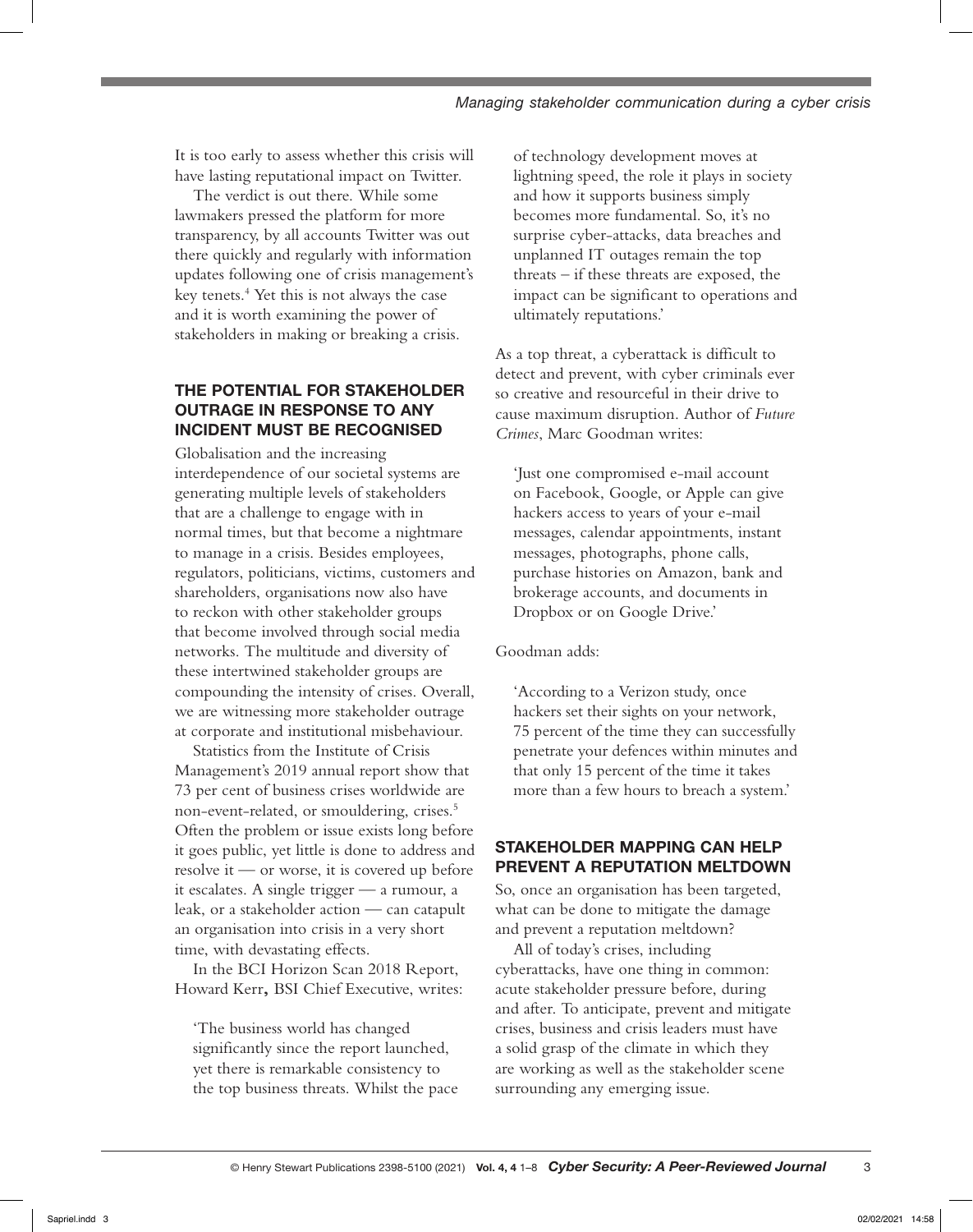#### *Sapriel*

Actively engaging with stakeholders is a make-or-break opportunity every business leader should pursue to dampen the impact of crises. But this is not the case of 'one size fits all'. Different stakeholders will have different perceptions of the situation, information needs and expectations from the organisation in crisis. So, a blanket communication approach will not succeed to address individual concerns. Instead it is necessary to dive into each stakeholder group in more detail to tailor the tone and content of messages and communicate via the appropriate channel.

The foundation to an effective crisis communication strategy is the stakeholder map, but stakeholder mapping cannot be done on the fly. It is a process that requires skills and therefore training.

Stakeholder mapping consists of identifying all audience groups with a stake in the crisis and categorising them in at least three groups: allies, neutral and opposition. 'Stakeholder mapping identifies stakeholder expectations and power and helps in understanding political priorities', write Gerry Johnson, Kevan Scholes and Richard Whittington, in their book *Exploring Corporate Strategy.*

'There are different ways in which stakeholder mapping can be used to understand stakeholder influence. It underlines the importance of two issues: (1) how interested each stakeholder group is in impressing its expectations on the organisation's purposes and choice of strategies, and (2) whether stakeholders have the power to do so.'

The stresses of crises often cause leadership teams to go into a siege, feel victimised and fail to recognise that there are diverging, and equally valid, perspectives on the situation. Yet the ability to empathise is possibly one of the most critical crisis leadership skills. Stakeholder mapping is very powerful to help decision makers put themselves in the shoes of different stakeholders and thus make better decisions.

#### **Stakeholder mapping steps**

- 1. *Identify all audience groups*, no matter how small or remote to the crisis situation, that have a stake in the crisis; consider breaking it down to individuals;
- 2. *Categorise audiences* in at least three groups: allies, neutral and opposition;
- 3. *Define each audience group's specific issues* regarding the situation, whether a group is likely to take any action either for or against you;
- 4. *Define whether your organisation has any influence* on each stakeholder group (and if not, focus instead on the ones that can be influenced);
- 5. *Define the desired outcome*, the strategy for reaching it and the key messages to use.

During crises, the stakeholder map must be continuously reviewed and fine-tuned as the situation develops and more stakeholders come onto the scene. Short training sessions and the use of digital stakeholder mapping tools are recommended to master and facilitate the process. Feedback collected during training indicates a consistently positive experience from trainees who quickly demonstrate the ability to populate stakeholder maps that provide valuable insight for to the crisis teams to take action.

In cyberattacks, where investigation and resolution take time, rapid, active and regular stakeholder engagement becomes critical to retain trust, survive the crisis and possibly emerge stronger on the other side . The sheer multitude of stakeholders, however, with their varying and sometimes conflicting agendas, can be intimidating and a daunting task to undertake. Consequently, organisations often fall into the trap of trying to remedy the problem, before acknowledging that there is one with their stakeholders.

Good and bad examples abound, and it is worth examining a few for their successes and failings in terms of communication, stakeholder engagement and ultimately reputation protection. To do so, let us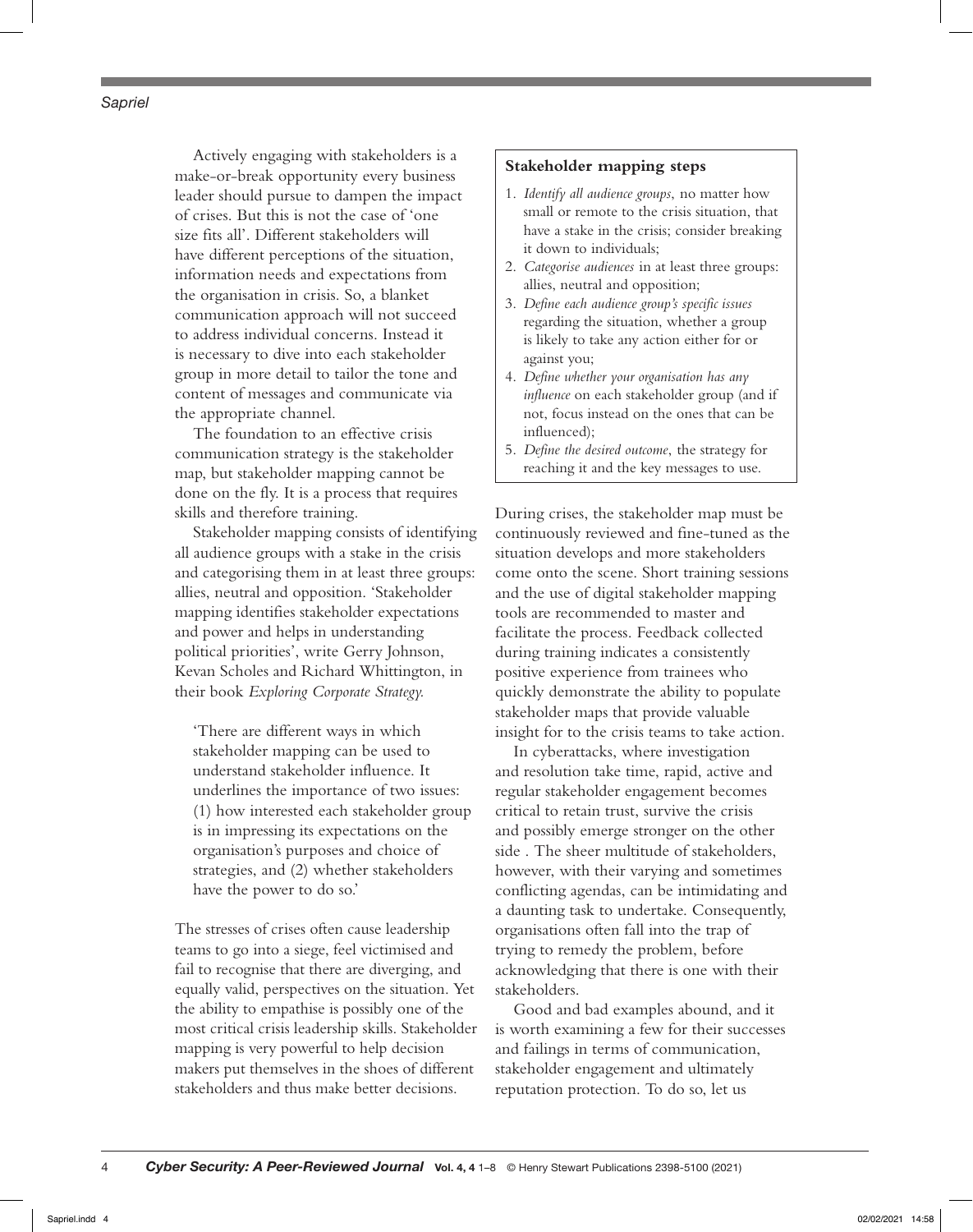borrow the famously catchy movie title: 'The Good, the Bad and the Ugly'.

## THE GOOD — NORSK HYDRO

Norsk Hydro, a fully integrated aluminium and renewable energy company with 34 per cent Norwegian state ownership, 35,000 employees in 40 countries, became the victim of a cyberattack on 19th March, 2019.

Norsk Hydro's central system as well as the user and log-in system went down as a result of the 'LockerGoga' ransomware attack. The ransomware affected operations in several business areas globally.

Norsk Hydro quickly isolated its plants, switched to manual operations where possible, eg aluminium smelters, as digital systems were affected, did not pay the ransom and fixed the problems themselves.

Two days after the attack, they managed to detect the root cause of the problems. A plan was implemented in order to restore the IT systems:

- *After three days*: Sixty per cent of business operations were up and running;
- *After three weeks*: Production was almost back up to normal, but administration lagged behind;
- *After one month*: Norsk Hydro announced that they would postpone their firstquarter earnings report from 30th April to 5th June, due to the problems caused by the cyberattack.

Besides the strong and swift operational response, which is not specifically the subject of this paper, the Norsk Hydro case stands out for its exemplary stakeholder outreach and drive to be transparent from the onset.

Specifically, in terms of internal and external communication, the company took the following measures:

• *Clear and fast communication* with stakeholders and media:

- Held a press conference announcing the hack and what they were doing about it immediately;
- Made active use of social networks to communicate updates and fixes to internal and external stakeholders;
- *The newly launched website* became the primary communication channel regarding the attack;
- *Actively engaged with key stakeholders*  including Microsoft, national cybercrime bodies, industry groups and relevant authorities;
- *Documented their recovery efforts* via videos, social media platforms, etc.

Total losses caused by the attack have been estimated at US\$52m. While the company's core profit fell 82 per cent in the first quarter (better than expected), the value of Norsk Hydro shares went up following the news.

'But what they've lost in productivity and revenue, they've arguably gained in reputation. The company's response is being described as "the gold standard" by law enforcement organisations and the information security industry. Not only did they refuse to pay the hackers but they've also been completely open and transparent with the outside world about what happened to them.<sup>'6</sup>

## THE BAD — MARRIOTT

On 30th November, 2018, Marriott revealed that its Starwood division's guest reservation database had been compromised by an unauthorised party. Information accessed included payment information and other highly sensitive data such as names, phone numbers, e-mail addresses and passport numbers.

'The affected hotel brands were operated by Starwood before it was acquired by Marriott in 2016. They include W Hotels, St. Regis, Sheraton, Westin,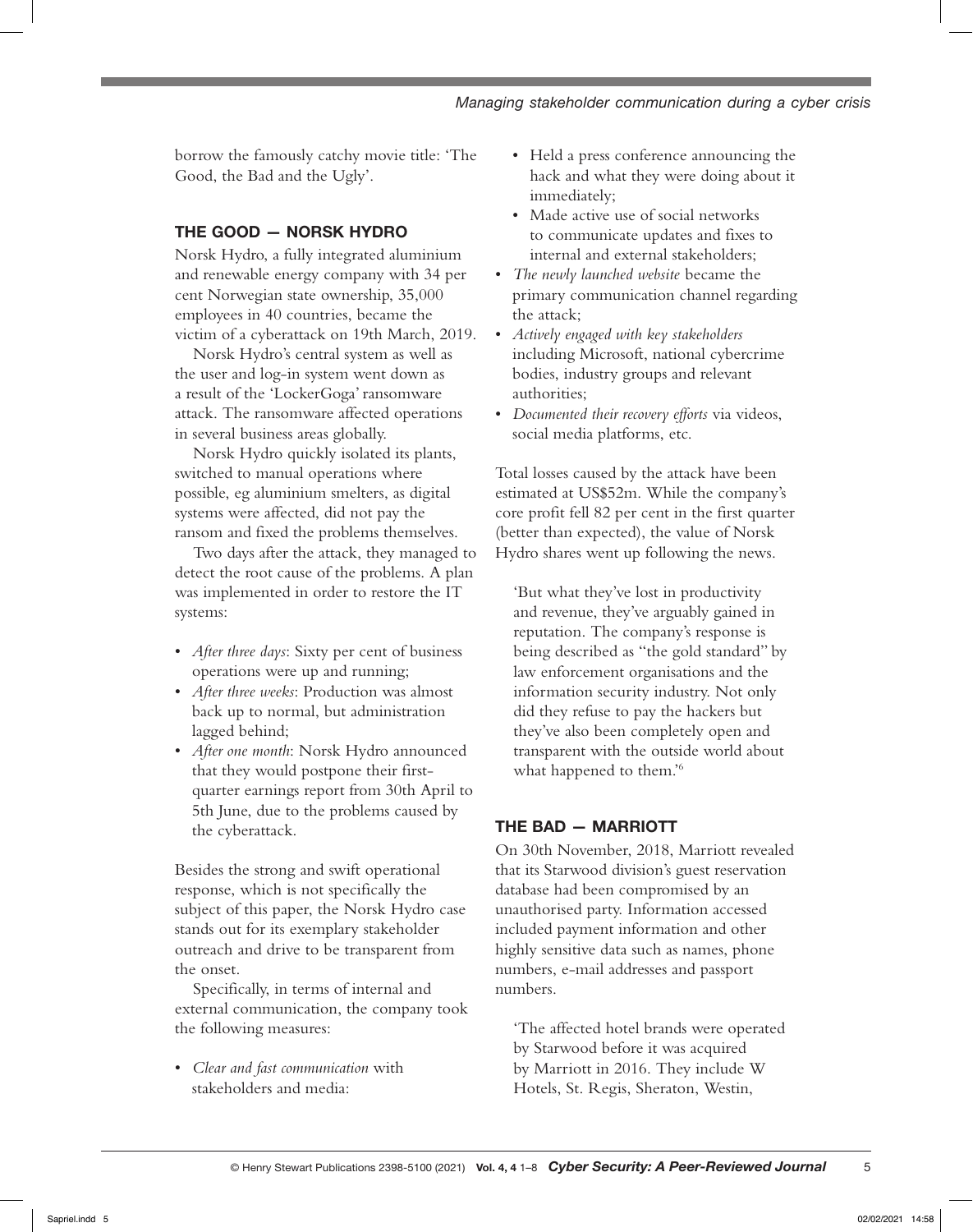Element, Aloft, The Luxury Collection, Le Méridien and Four Points. Starwoodbranded timeshare properties were also affected. None of the Marriott-branded chains were threatened.'7

The massive data breach understandably caused alarm among customers and investigators. Yet Marriott's perfunctory messages, lacking empathy and a muchneeded apology, fell short of stakeholder expectations as documented in multiple tweets:

'I've used @MarriottIntl hotels often enough that I have an active @MarriottRewards acct. Given this data breach — the kinds of data leaked, the number of customers affected, and the CEO's appallingly lame public response — I am considering never staying at a Marriott property again.'

'Words that are missing from the Marriott statement: sorry, inconvenience, apologise, "your data" … The closest I find is that Marriott "regrets this incident happened". It's like they're upset that now they have to do some work, rather than upset that they hurt their customers.'

In addition, Marriott only started sending e-mails to customers on 30th November, yet it first knew of the problem two months before and had identified what information was stolen by 19th November. Investigators later said the breach stretched as far back as 2014.

The lack of transparency and slow communication further infuriated stakeholders and contributed to an erosion in trust. Yet although the crisis was certainly bad news for customers and the company's reputation, six month later it seems to have had little impact on its bottom line.<sup>8</sup>

In January 2019 Marriott announced that the hack had affected an estimated staggering 383m customers, less than the initially stated

500m, arguably making it the one of the largest security breaches on record. Sadly, there are worse examples.

## THE UGLY — CATHAY PACIFIC AIRWAYS

In May 2018, Cathay Pacific confirmed that the personal data of around 9.4m passengers was compromised, including 860,000 passport numbers, 245,000 Hong Kong ID card numbers, 403 expired credit card numbers and 27 current credit card numbers without CVV, e-mail, physical addresses and frequent-flier programmes, as well as historical travel information, which could be used to reset passwords or obtain private financial information. Yet, the breach was suspected to have already started in March, with IT security experts focusing solely on containment and prevention throughout March, April and May.

While the carrier apologised after making the announcement, holding back this information for three months seriously dented its credibility among stakeholders and the airline was criticised for not telling customers about the hack immediately.

Specifically, contradicting statements were made: Paul Loo, chief customer and commercial officer, stated that the company was not able to confirm if its IT system had been breached until early May, but failed to mention that the company had been subjected to attacks for more than three months at that time.

The hack prompted a formal investigation by the Hong Kong privacy watchdog, as well as a police investigation. Cathay was questioned by 27 regulators from 15 countries. The company was also accused of a cover-up by Hong Kong lawmakers.

Investigators later revealed that the airline's computer systems had exposed details of 111,578 UK residents. The regulator said it subsequently uncovered 'a catalogue of errors' during a follow-up investigation, including: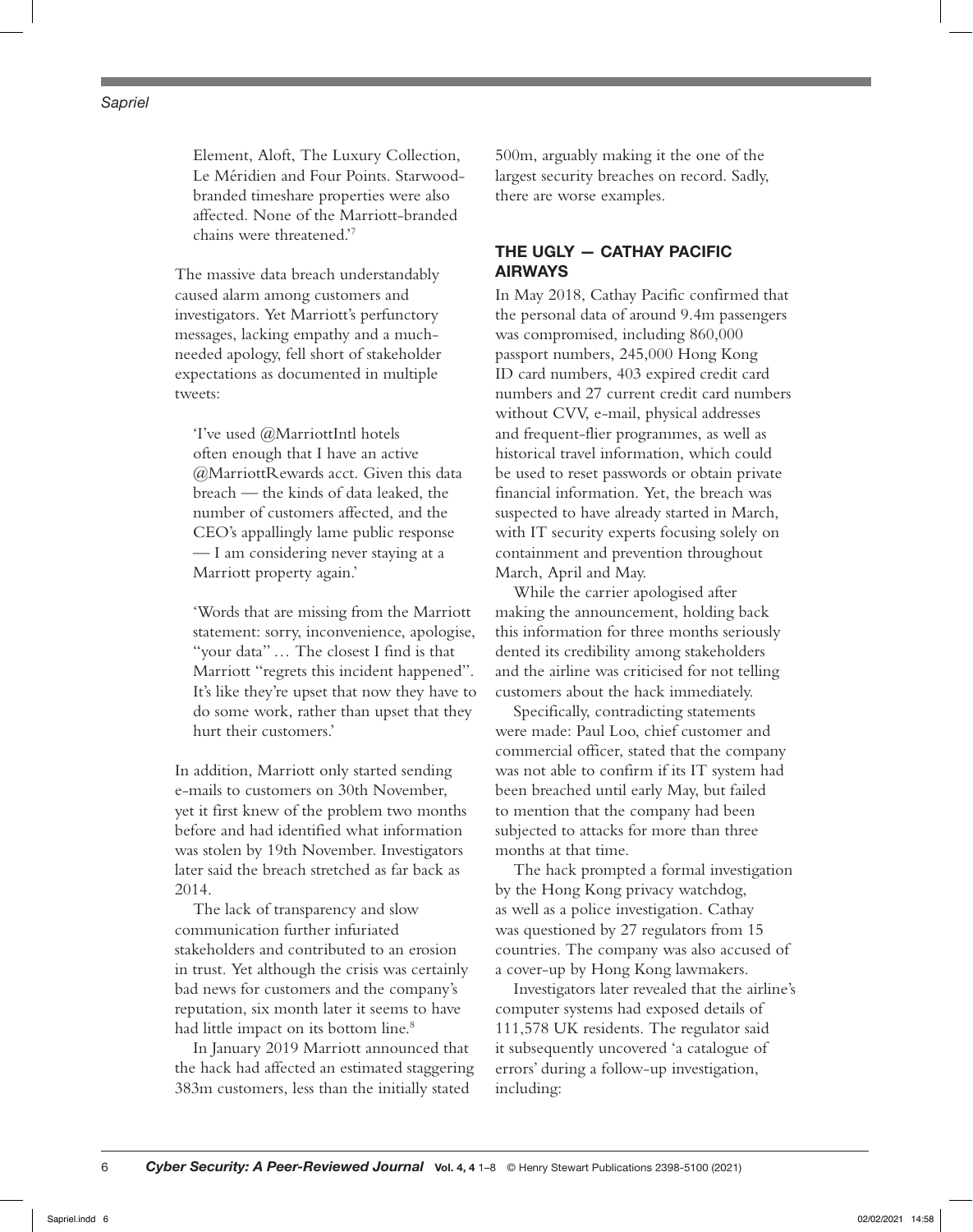- Back-up files that were not password protected;
- Internet-facing servers without the latest patches;
- Operating systems that were no longer supported by the developer;
- Inadequate anti-virus protection.

At least one attack involved a server with a known vulnerability; however, the fix was never applied, despite having been public knowledge for more than ten years.

Steve Eckersley, the ICO's director of investigations, said there were 'a number of basic security inadequacies across Cathay Pacific's system, which gave easy access to the hackers'. The airline failed four out of five of the basic cyber essentials guidance from the National Cyber Security Centre, he added.<sup>9</sup>

The combination of lack of transparency prompting a free flow of criticism from various stakeholders, coupled with documented failure to take the adequate protection measures and various errors, has caused Cathay Pacific reputational harm as well as considerable cost. As of October 2018, the airline's shares had sunk the most in almost two years, shaving US\$201m off its market value.

In March 2020, the Information Commissioner's Office (ICO) fined Cathay Pacific Airways  $\mathcal{L}$ ,500,000 — the maximum possible fine under the Data Protection Act 1998 — for failing to protect customers' personal data.<sup>10</sup>

# WORST-CASE SCENARIO PLANNING AS AN ESSENTIAL STRATEGIC TOOL

Besides the clear benefit that mapping stakeholders has on the ability to assess perceptions, identify friends and foes, anticipate potential actions and reactions and craft messages that resonate with audiences and influencers, the process also helps to define escalating scenarios and corresponding mitigation strategies.

Crises typically get worse before they get better. Under the high-pressure conditions of a crisis, scenario planning helps the team pursue a dominant strategy related to the likely worst-case development. This is not a matter of gazing into a crystal ball to predict the future, but rather a fast and powerful methodology to be ready for the worst.

In their book *Strategic Management Theory: An Integrated Approach*, Charles Hill and Gareth Jones state:

'The great virtue of the scenario approach to planning … is that it can push managers to think outside the box, to anticipate what they might have to do in different situations, and to learn that the world is a complex and unpredictable place that places a premium on flexibility, rather than on inflexible plans based on assumptions about the future that may turn out to be incorrect.'11

## RETAINING CREDIBILITY AND SAFEGARDING STAKEHOLDER TRUST TO SAVE THE DAY

When an organisation faces a crisis, be it a cyberattack, an industrial accident, an environmental contamination, a scandal or an ethics breach, taking stock of the situation is a good place to start. It will help determine stakeholders' positions, the areas of influence and define a strategy based on worst-case scenarios. Only then can the affected organisation have a better chance to not only survive the crisis but also potentially emerge stronger from it.

It is always a challenge to assess the true impact of a crisis on short and long-term reputation, and time often helps erase bad memories. It is safe to say, however, that in today's increasingly exposed and scrutinised environment, organisations must work harder to establish and retain trust. Irresponsible or unethical conduct quickly ends up in the court of public opinion and placed under the